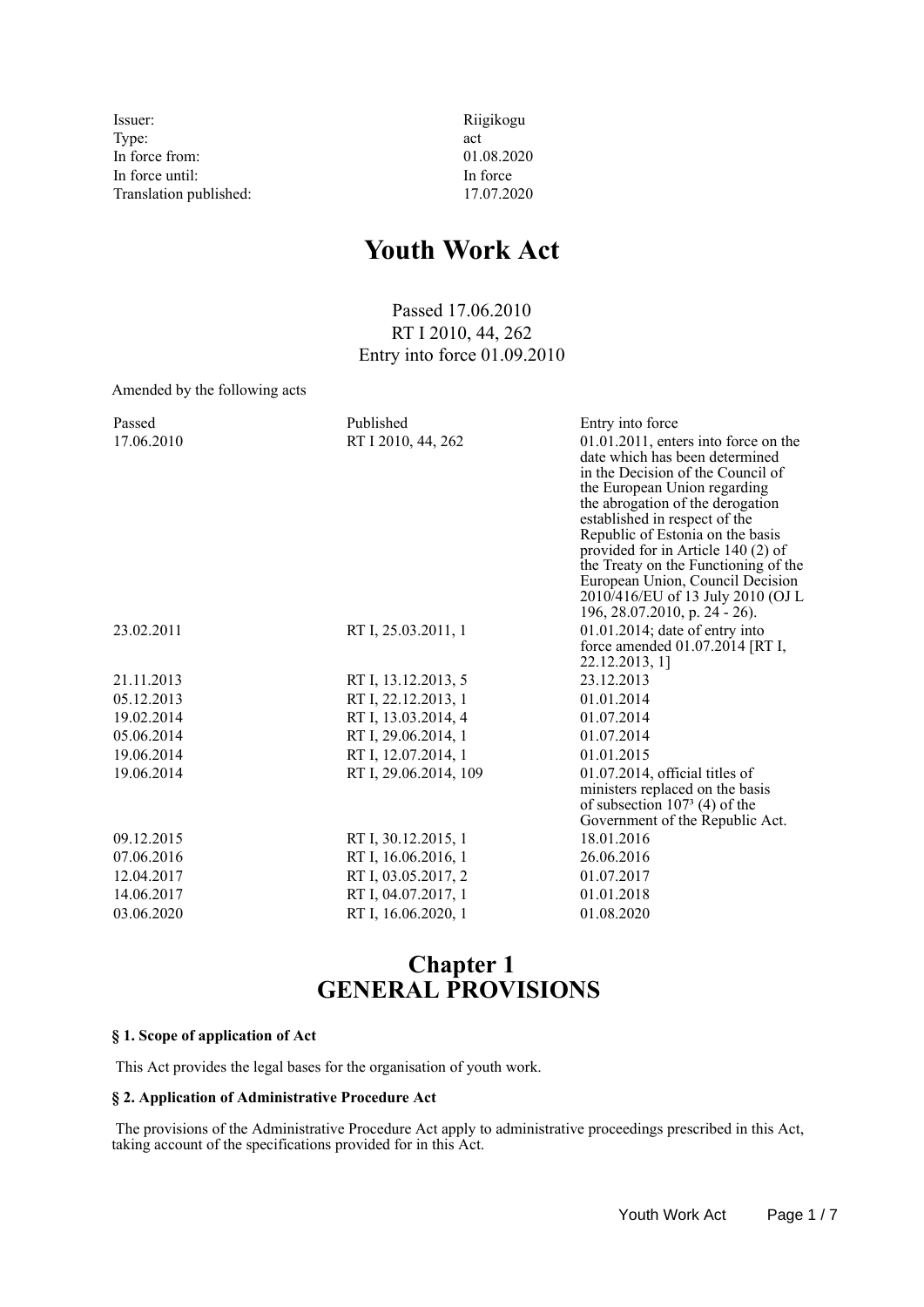#### **§ 3. Definitions**

In this Act, the following definitions are used:

1) a young person is a natural person between 7 and 26 years of age;

 2) a youth work agency is a state agency administered by a ministry, a rural municipality or city administrative agency or an institution administered by a rural municipality or city administrative agency, a legal person in private law, or an undertaking of a legal person in private law the main activity of which is the organisation of youth work;

 3) a youth work association is a non-profit association, an union of non-profit associations or a foundation the objective of which is the integration of youth workers, youth work agencies or other exercisers and organisers of youth work and representation of their interests;

 4) a permanent youth camp (hereinafter *youth camp*) is a camp of a person entered in the commercial register, the non-profit associations and foundations register or the register of religious associations, or a camp of an agency entered in state register of state and local government agencies, or a camp of a legal person in public law (hereinafter *youth camp manager*) which is conducted on the basis of youth camp statutes and activity licence issued by the minister responsible for the area and the duration of one camp period of which is at least six twenty-four hour periods and which operates more than sixty days in a year;

 5) a youth project camp (hereinafter *project camp*) is a camp of a person entered in the commercial register, the non-profit associations and foundations register or the register of religious associations, or a camp of an agency entered in state register of state and local government agencies, or a camp of a legal person in public law (hereinafter *project camp manager*) which is conducted with the permission of rural municipality or city government and the duration of one camp period of which is at least six twenty-four hour periods and which operates up to sixty days in a year;

 6) a youth council is an advisory participation council consisting of young people which operates at rural municipality or city council;

 7) a youth programme is an action plan in the field of youth work together with the forecast of value and the duration of which exceeds one year;

 8) a youth project is an action plan in the field of youth work together with a budget and the duration of which is up to one year;

 9) a youth association is a non-profit association at least two thirds of the members of which are young people and the objective of which is the organisation and performance of youth work;

10) a union of youth associations is a non-profit association the members of which are youth associations.

#### **§ 4. Youth work**

 (1) Youth work is the creation of conditions to promote the diverse development of young persons which enable them to be active outside their families, formal education acquired within the adult education system, and work on the basis of their free will.

(2) The organisation of youth work proceeds from the following principles:

 1) youth work is performed for the benefit of and together with young people by involving them in the decision making process;

 2) upon creating the conditions for the acquisition of knowledge and skills the needs and interests of young people shall be proceeded from;

3) youth work is based on the participation and free will of young people;

4) youth work supports the initiative of young people;

5) youth work proceeds from the principle of equal treatment, tolerance and partnership.

#### **§ 5. Restriction on working with young people**

[Repealed – RT I, 13.12.2013, 5 – entry into force 23.12.2013]

## **Chapter 2 ORGANISATION OF YOUTH WORK**

#### **§ 6. Functions of the Ministry of Education and Research**

The Ministry of Education and Research shall:

1) prepare the national programmes of youth work;

2) support the activities of youth associations and allocate annual grants thereto;

3) exercise state and administrative supervision in the field of youth work within the competence provided in

the legislation and monitor the purposeful use of funds allocated for youth work from the state budget;

[RT I, 13.03.2014, 4 – entry into force 01.07.2014]

4) perform other functions provided by law.

#### **§ 7. Functions of county governors**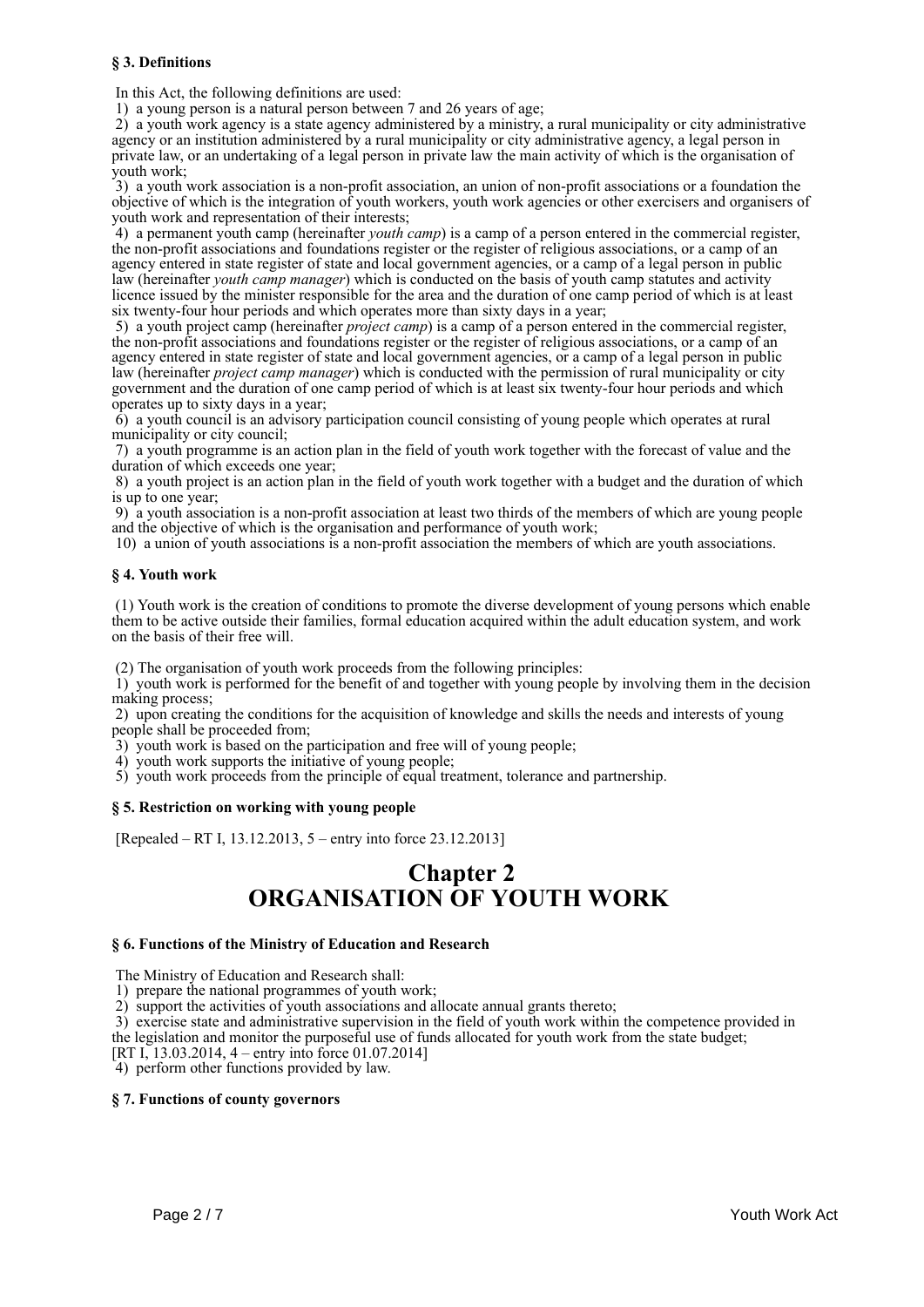[Repealed –RT I, 04.07.2017, 1 - entry into force 01.01.2018]

#### **§ 8. Functions of rural municipality and city councils**

Rural municipality and city councils shall:

 1) determine the priorities of youth work in their administrative territories and set out the tasks necessary for the achievement thereof in the rural municipality or city development plans;

 2) approve the support principles of youth associations, youth programmes and youth projects from the rural municipality or city budget, the procedure and conditions for applying for and payment of support, providing the terms and conditions of cost-sharing for the grant of support if necessary as well as the application forms of support and the procedure for reporting the use of support;

 3) support the youth programmes and youth projects of youth associations operating in the administrative territory of the given rural municipality or city in case of existing budget funds;

 4) consult with the youth council, in case it exists, upon planning, implementation and assessment of youth work;

5) [Repealed – RT I, 03.05.2017, 2 – entry into force 01.07.2017]

6) perform other functions connected with the organisation of youth work in their administrative territories.

#### **§ 9. Youth council**

 (1) Youth council can be established at a rural municipality or city council. The objective of youth council shall be the discussion of issues concerning young people which are in the competence of the rural municipality or city and the making of proposals to the rural municipality or city council and rural municipality or city government in connection therewith proceeding from the needs and interests of young people.

 (2) Youth council shall be elected democratically by the young people of the rural municipality or city pursuant to the procedure established by the rural municipality or city council.

(3) The bases for the activities of youth council shall be established by the rural municipality or city council.

 (4) The rural municipality or city shall support the sustainable activities of the youth council in their administrative territory pursuant to the procedure established by the rural municipality or city council.

 (5) Upon the request of the youth council the rural municipality or city council shall forward the drafts of their hearing agendas and draft legislations regarding young people to the youth council and before the taking place of the rural municipality or city council hearings.

#### **§ 10. Activity licence obligation**

(1) An activity licence is required for the organisation of youth and project camps.

 (2) The activity licence of a project camp is for a specified term and is valid for up to 60 days.  $[\hat{R}T I, 30.12.2015, 1 -$  entry into force 18.01.2016]

### **§ 10<sup>1</sup> . Requirements for youth and project camp manager**

 (1) A youth camp manager shall offer young people the service of diverse recreational holidays promoting their development in a consistent manner.

 (2) A project camp manager shall offer young people the service of recreational holidays promoting their development mainly in one field of youth work.

 (3) A youth camp shall correspond to the health protection requirements established on the basis of Public Health Act. A young person shall not be admitted to youth camp if the young person's state of health may endanger his or her health or the health of other people considering the orientation of the camp. [RT I, 25.03.2011, 1 – entry into force 01.07.2014 (entry into force amended - RT I, 22.12.2013, 1)]

 (4) Each year, a youth camp manager shall submit to the Estonian Education Information System the number of young persons having participated in the youth camp per rural municipality or city. [RT I, 03.05.2017,  $2 -$ entry into force 01.07.2017]

## **§ 10<sup>2</sup> . Application for activity licence**

 (1) An application for a youth camp activity licence shall be resolved by the Ministry of Education and Research or an agency authorised by the minister responsible for the area. An application for a youth camp activity licence shall be submitted through the Estonian Education Information System at least three months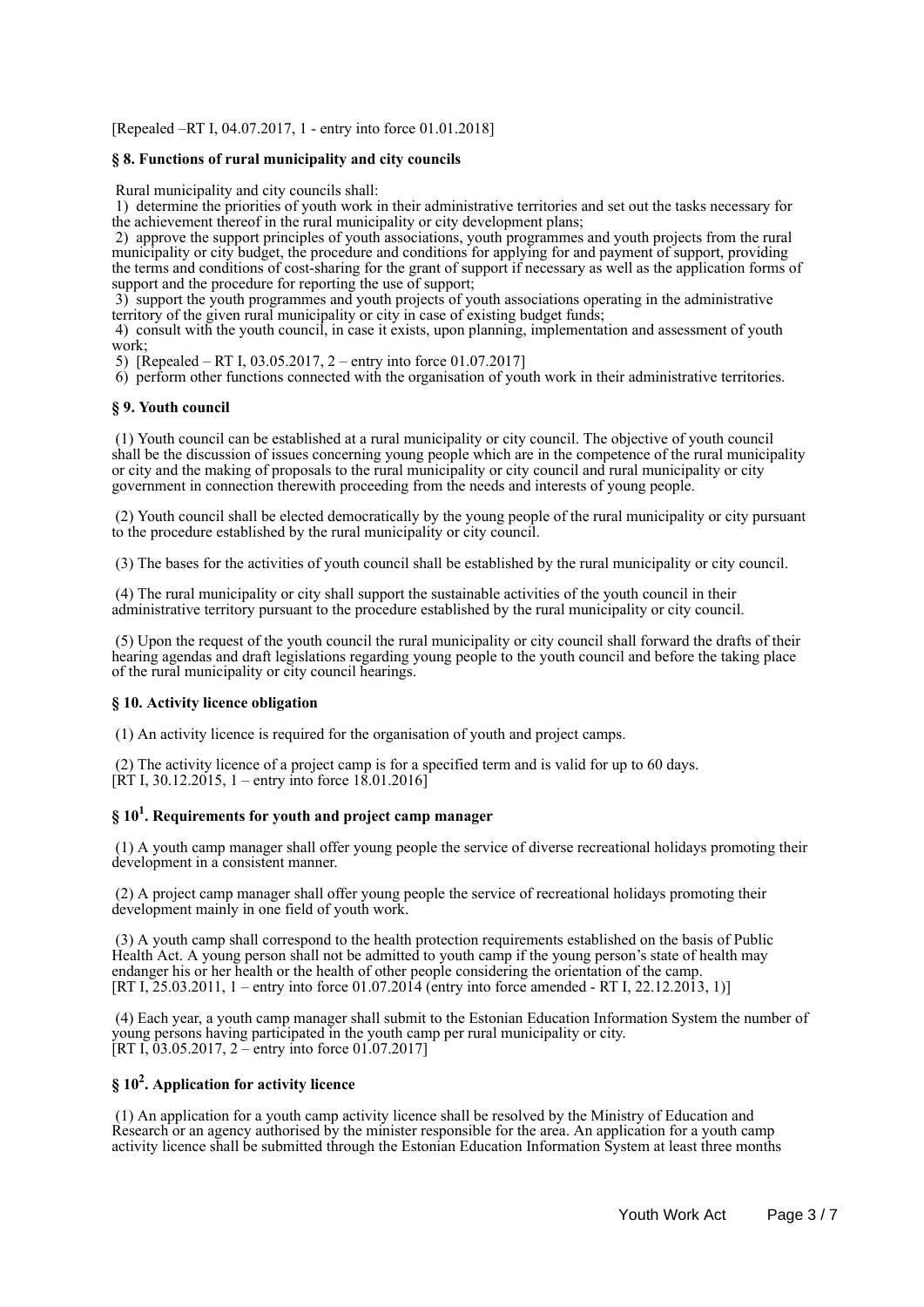before the commencement of activities of a youth camp. The data on the youth camp activity licence shall be entered in the Estonian Education Information System. [RT I, 30.12.2015, 1 – entry into force  $18.01.2016$ ]

 (2) An application for a project camp activity licence shall be resolved by the rural municipality or city government in the administrative territory of which the conduct of a project camp is applied for. An application for a project camp activity licence shall be submitted through the Estonian Education Information System at least two months before the commencement of activities of a project camp. The data on the project camp activity licence shall be entered in the Estonian Education Information System. [RT I, 30.12.2015, 1 – entry into force 18.01.2016]

 (3) In addition to the provisions of the General Part of the Economic Activities Code Act, an application for a youth and project camp activity licence shall set out the following data:

1) in case of a youth camp the statutes thereof;

2) the written consents of the director and counsellors of the youth and project camp complying with the

qualification requirements and documents which allow to assess their compliance with the requirements; 3) information on the premises (buildings), furnishings and area necessary for the activities of the youth and project camp, and information concerning the compliance thereof with health protection, fire safety and rescue requirements;

 4) in case of a youth camp an activity plan for camp periods including a list of activities which promote the development of young people;

 5) in case of a project camp the name, personal identification code and place of residence of the person responsible for organising the project camp and the exact location in which the project camp is conducted; 6) in case of a project camp the objective and schedule thereof.

(4) The statutes of youth camp shall be approved by the youth camp manager and it shall set out:

- 1) the name of the youth camp;
- 2) the location of the youth camp;
- 3) the objective and tasks of the activity of youth camp;
- 4) the structure of the youth camp;

5) the competence and functions of the director and counsellors of the youth camp;

6) the rights and obligations of young people participating in the youth camp;

7) the conditions for admission of a young person to the youth camp;

8) the language of the youth camp;

9) the bases for calculating the rate of the fee for participation in the youth camp;

10) the bases for financing the youth camp;

11) the procedure for termination of the activities of the youth camp.

 (5) The qualification requirements for the directors and counsellors of youth and project camps and the procedure for establishing the compliance therewith shall be approved by the minister responsible for the area. [RT I, 25.03.2011, 1 – entry into force 01.07.2014 (entry into force amended - RT I, 22.12.2013, 1)]

 (6) A person having acquired foreign professional qualification may also work as the director or counsellor of a youth or project camp provided that his or her professional qualification has been recognised according to the Recognition of Foreign Professional Qualifications Act. The competent authority provided for in subsection 7 (2) of the Recognition of Foreign Professional Qualifications Act is the Education and Youth Authority.  $[\hat{R}T I, 16.06.2020, 1 -$  entry into force 01.08.2020]

## **§ 10<sup>3</sup> . Object of inspection of activity licence**

An activity licence shall be granted if:

 1) the director and counsellors of a youth an project camp comply with the qualification requirements and the requirements provided for in § 20 of the Child Protection Act;

[RT I, 16.06.2016, 1 – entry into force 26.06.2016]

2) the statutes of a youth camp comply with the requirements provided for in this Act;

 3) the youth and project camp has the premises (buildings), furnishings and area necessary for the activities of the youth and project camp, and which comply with health protection, fire safety and rescue requirements; 4) the youth an project camp complies with the requirements established in this Act for the conduct of youth

and project camp; 5) the youth and project camp has complied with the requirements for processing sensitive personal data

arising from the Personal Data Protection Act.

[RT I, 25.03.2011, 1 – entry into force 01.07.2014 (entry into force amended - RT I, 22.12.2013, 1)]

#### **§ 11. Operation of project camps**

[Repealed – RT I, 25.03.2011, 1 – entry into force 01.07.2014 (entry into force amended - RT I, 22.12.2013, 1)]

#### **§ 12. State or administrative supervision over activities of youth camps**

[RT I, 13.03.2014, 4 - entry into force 01.07.2014]

 (1) State or administrative supervision over the educational activities of youth camps shall be exercised by the Ministry of Education and Research by appointing the officials exercising state or administrative supervision.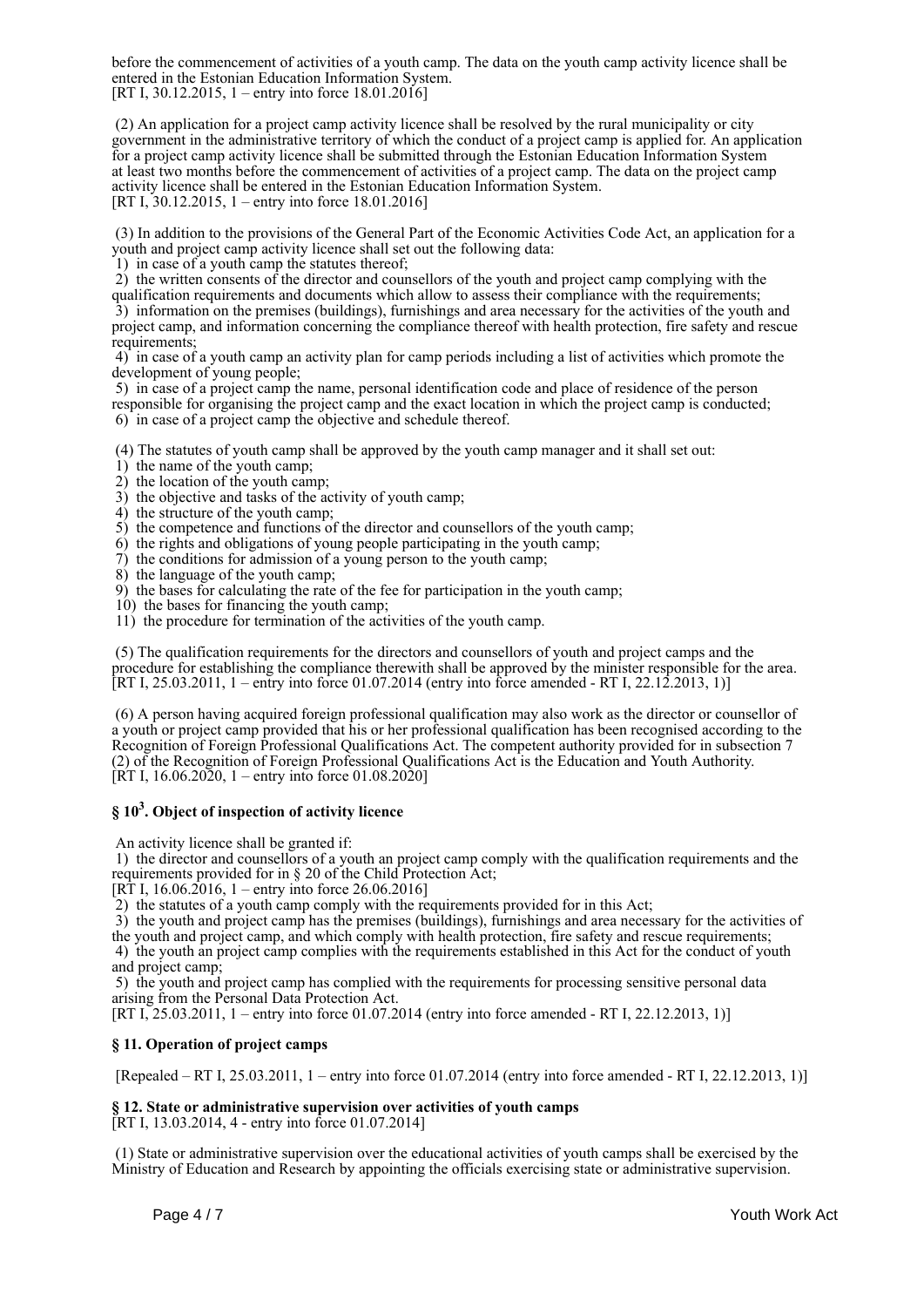[RT I, 04.07.2017, 1 - entry into force 01.01.2018]

 $(1<sup>1</sup>)$  For the execution of state supervision provided for in this section, the law enforcement agency may apply the special state supervision measures provided for in §§ 30 and 50 of the Law Enforcement Act on the basis of and pursuant to the procedure provided for in the Law Enforcement Act. [RT I, 13.03.2014,  $\dot{4}$  – entry into force 01.07.2014]

 (2) Officials exercising administrative supervision shall have the right to visit the youth camp by informing the youth camp manager thereof in advance, inspect the documents of the youth camp and receive information concerning the application of legislation. [RT I,  $13.\overline{0}3.201\overline{4}$ ,  $4$  – entry into force 01.07.2014]

(3) [Repealed – RT I, 13.03.2014, 4 – entry into force 01.07.2014]

 (4) Upon failure to observe the precept the official exercising state supervision shall have the right to impose non-compliance levy pursuant to the procedure specified in Substitutional Performance and Non-Compliance Levies Act. Maximum non-compliance levy shall be 640 euros. [RT I 2010, 44, 262 – entry into force 01.01.2011]

#### **§ 13. State or administrative supervision over project camps**

[RT I, 13.03.2014, 4 – entry into force 01.07.2014]

 (1) Rural municipality or city government shall exercise state or administrative supervision over compliance with the conditions and procedure for operation of project camp. [RT I, 13.03.2014, 4 – entry into force  $01.07.2014$ ]

 $(1<sup>1</sup>)$  For the execution of state supervision provided for in this section, the law enforcement agency may apply the special state supervision measures provided for in §§ 30 and 50 of the Law Enforcement Act on the basis of and pursuant to the procedure provided for in the Law Enforcement Act. [RT I, 13.03.2014, 4 – entry into force 01.07.2014]

(2) [Repealed – RT I, 13.03.2014, 4 – entry into force 01.07.2014]

 (3) Upon failure to observe the precept the official exercising supervision shall have the right to impose noncompliance levy pursuant to the procedure specified in Substitutional Performance and Non-Compliance Levies Act. Maximum non-compliance levy shall be 640 euros. [RT I 2010, 44, 262 – entry into force 01.01.2011]

### **§ 13<sup>1</sup> . Special state supervision measures**

 For the execution of state supervision provided for in this Act, the law enforcement agency may apply the special state supervision measures provided for in §§ 30 and 50 of the Law Enforcement Act on the basis of and pursuant to the procedure provided for in the Law Enforcement Act. [RT I, 13.03.2014, 4 – entry into force 01.07.2014]

## **Chapter 3 FINANCING OF YOUTH WORK**

#### **§ 14. Financing from state budget**

 (1) The following grants shall be prescribed in the state budget within the budget of the Ministry of Education and Research:

1) youth programmes and youth projects;

- 2) national programmes for development of youth work;
- 3) youth research;
- 4) youth work agencies;
- 5) international co-operation in youth work;
- 6) training for youth workers;
- 7) youth work associations;
- 8) activities of youth associations (annual grant).

 (2) The conditions and procedure for applying for and allocating grants for youth programmes, youth projects, national programmes for the development of youth work, youth research and youth work agencies shall be approved by a regulation of the minister responsible for the area.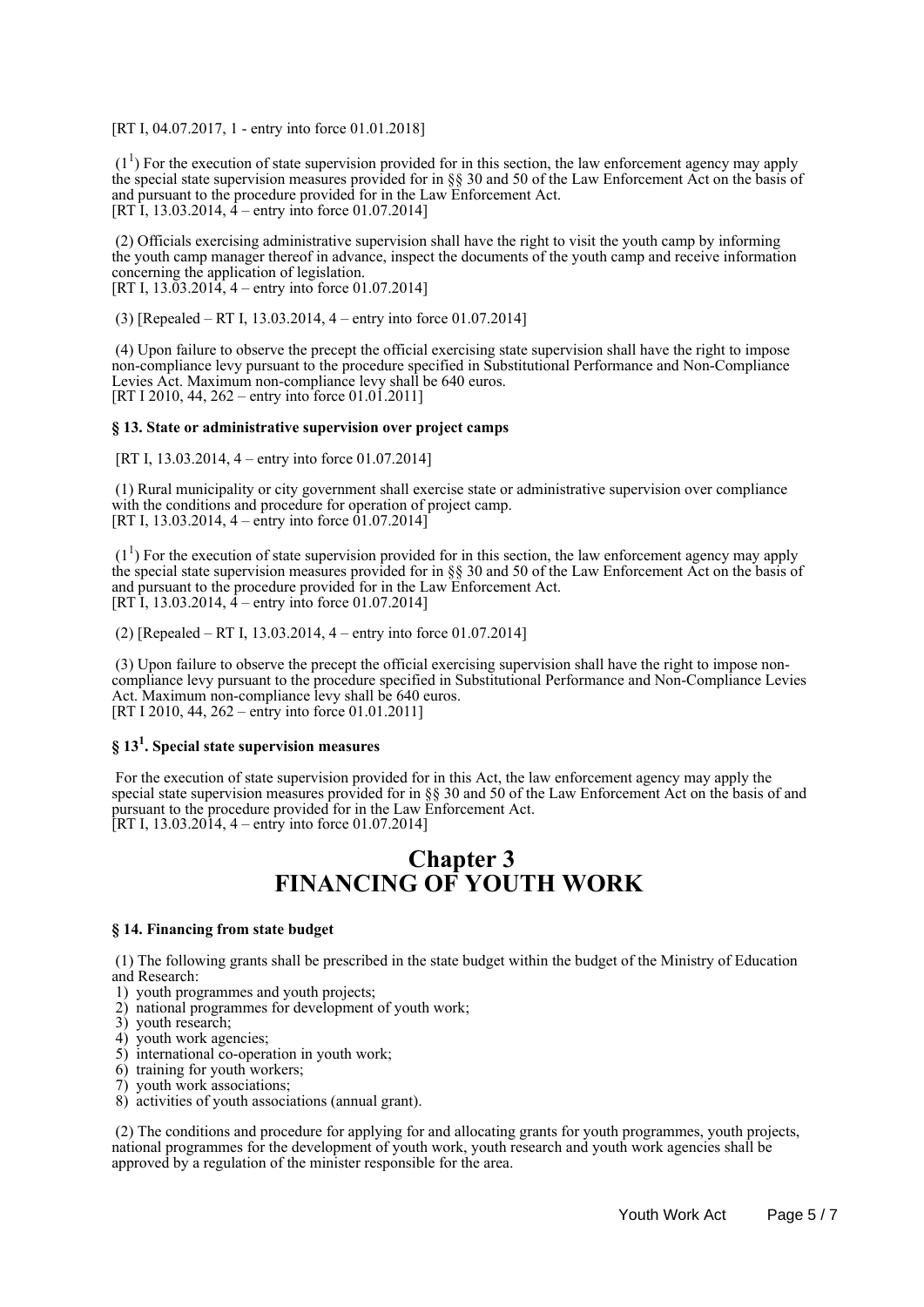#### **§ 15. Annual grants for youth associations**

 (1) The objective of annual grants for youth associations shall be the increase of the capability of youth associations and the achievement of national objectives of youth policy.

(2) The following shall have the right to apply for an annual grant for youth association:

 1) youth association the membership of which includes at least 500 young persons and the local units of which operate in the territory of at least one third of the counties;

2) union of youth associations the members of which include at least 30 youth associations;

 3) school student councils' union if it aggregates at least one third of Estonian basic school, upper secondary school or vocational educational institution students through its members;

 4) federation of student unions the members of which include at least one half of all student unions of educational institutions implementing higher education level studies.

 (3) The allocation of annual grants to youth associations, refusal to allocate annual grants and the amount thereof shall be decided by the minister responsible for the area, taking into account:

1) the national priorities of youth work and youth policy;

2) the youth association development plan, activities and former achievements in the field;

 3) the scope of activities of youth association, target group, membership and capability including the performance of former duties;

 4) the compliance of the applicant and application with the established requirements. The minister responsible for the area may involve experts for the decision making.

 (4) The specific conditions and procedure for applying for, allocating and refusal to allocate annual grants shall be established by the minister responsible for the area.

 (5) The applicant shall be notified of the decision to allocate, refusal to allocate the annual grant for youth association within five working days as of the date on which the decision is made in a format which can be reproduced in writing.

## **§ 15<sup>1</sup> . Additional support for hobby education and recreational activities to rural municipalities and cities**

 (1) An additional support shall be granted from the state budget, if possible, in conformity with the State Budget Act to rural municipalities and cities to improve the accessibility and diversity of systematic and supervised hobby education and recreational activities for 7 to 19-year-old young persons with the aim of increasing their opportunities for the acquisition of knowledge, skills and attitudes relating to the chosen hobby (hereinafter *hobby education and recreational activities support*).

 (2) 50 per cent of the hobby education and recreational activities support shall be allocated to rural municipalities and cities for ensuring the accessibility of hobby education and recreational activities based on the number of 7 to 19-year-old young persons, young persons living in families having difficulties in coping and disabled young persons in a rural municipality or city and the financial capacity of the local government.

 (3) 50 per cent of the hobby education and recreational activities support shall be allocated to rural municipalities and cities for ensuring the diversity of hobby education and recreational activities based on the number of 7 to 19-year-old young persons and disabled young persons in a rural municipality or city and the financial capacity of the local government and the regional accessibility of hobby education and recreational activities by the settlement units located in the territory of a rural municipality or city.

 (4) A rural municipality or city may not use the hobby education and recreational activities support for the acquisition and taking into use of real estate and vehicles, construction of buildings and structures and for the payment of maintenance costs of registered immovables, buildings and premises. Upon the use of the hobby education and recreational activities support the rural municipality and city must proceed from the principle that the expenses to be covered from their budget shall not be replaced with the hobby education and recreational activities support.

[RT I,  $03.05.2017$ , 2 – entry into force 01.07.2017]

### **§ 15<sup>2</sup> . Hobby education and recreational activities plan of rural municipality or city**

 (1) A rural municipality or city shall, individually or with other rural municipalities or cities, prepare the youth hobby education and recreational activities plan which may be drawn for a period longer than one year and be part of the rural municipality or city development plan (hereinafter *hobby education and recreational activities plan*). The hobby education and recreational activities plan must include the following:

1) the number of young persons participating in hobby education and recreational activities as of 1 October;

2) the possibilities of participating in hobby education and recreational activities as of 1 October;

3) the problems in the accessibility and diversity of hobby education and recreational activities;

4) the activities for solving the problems.

 (2) The rural municipality or city shall submit the hobby education and recreational activities plan or the amendments made to the submitted plan, and the annual performance results of the plan by 15 January to the Ministry of Education and Research or to an institution authorised thereby. [RT I, 03.05.2017, 2 – entry into force 01.07.2017]